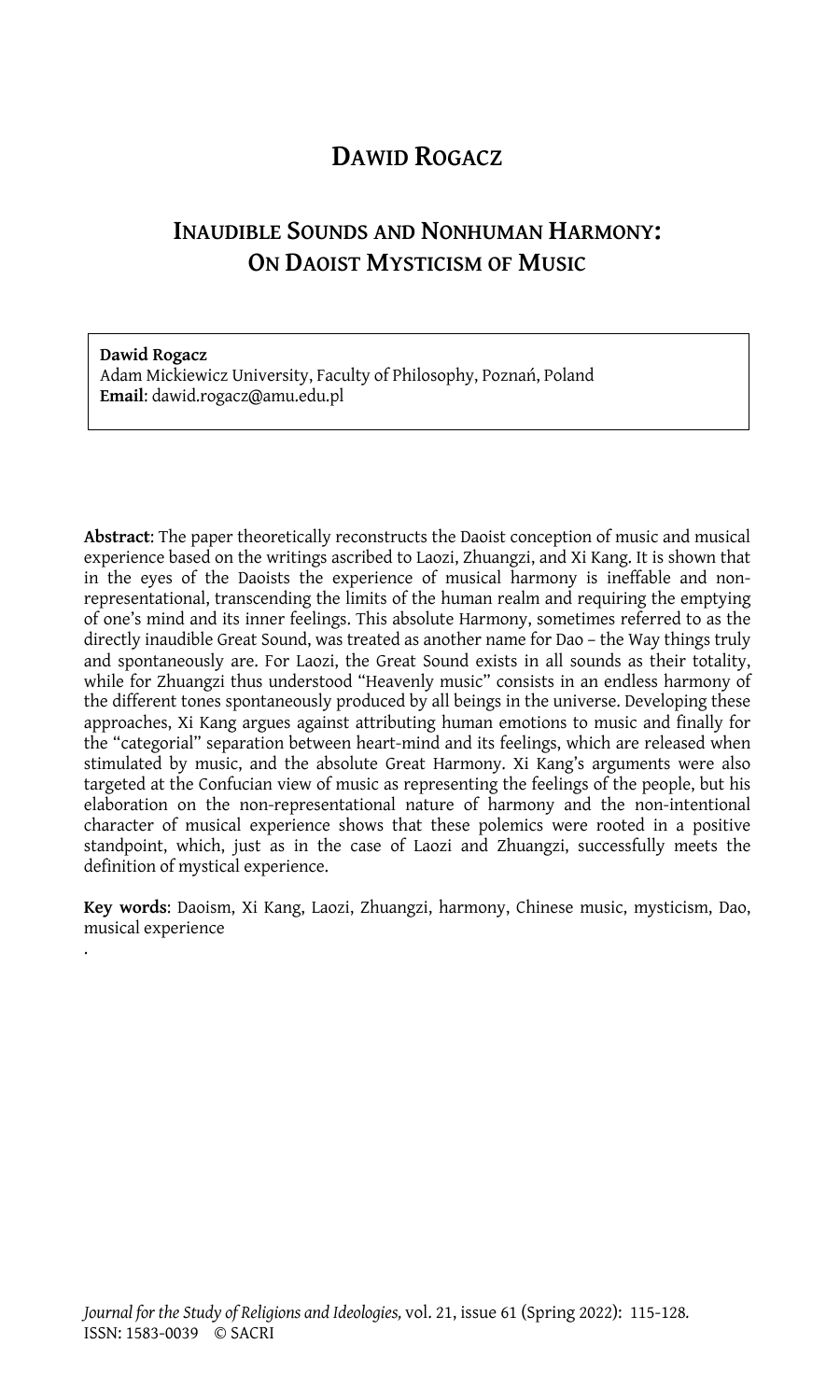## **1. Introduction**

The Daoist conception of music has recently become the subject of intense debates and fresh reinterpretations, following the period during which it was misrepresented and reduced to the privative dismissal of the Confucian view of music, namely a rejection of the social function of music and its accompanying ideology. Certainly, criticism of Confucian understandings is a significant part of the Daoist approach to music. Its importance, however, does not stem from a mere skeptical rebuttal or ironic self-distancing, but rather from a fundamental discrepancy between these two outlooks on music and their underlying premises. Some recent studies (Rošker 2014; Chai 2017; Chinn 2021) paid attention to the epistemological and metaphysical assumptions of the Daoist view of music, thereby showing that these views cannot be treated as a relatively independent, aesthetic 'addition,' but rather that they should be viewed as an integral part of Daoist thought, which informs our understanding of its concepts of being and knowledge. This notwithstanding, in doing so one can still be trapped by the persistent stereotype of the distinction between Daoist philosophy (*daojia*) and Daoist religion (*daojiao*), and perceive the Daoist conception of music – which was formulated mostly by thinkers identified under the *daojia* label – as solely theoretical and secular 'philosophizing' about the nature of music. As Eric Nelson demonstrates, such a distinction comes from the typically Western (Enlightenment) dualism of superstitious religion and rationalistic philosophy, which goes against genuine Daoist understanding of philosophy as a way of life that entails certain transformative strategies (Nelson 2020, 16), most of which are aimed at transcending the limits of the human body and cognition, up to obtaining immortality. The following paper attempts to challenge this alleged dichotomy with regard to the Daoist conception of music and to discuss its usually omitted mystical component. This requires, of course, a broad and adequate definition of mystical experience, which is given in Section Five after the analysis of the views on musical experience in the writings created by (or attributed to) Laozi (5<sup>th</sup> c. BC?), Zhuang Zhou (369-286 BC), and Xi Kang (223-262 CE).

### **2. The Great Sound cannot be heard: music in** *Laozi*

Daoism is traditionally considered to be founded by the sage named Laozi (literally 'Old Master'), to whom the first Daoists attributed the work later known as the *Scripture of the Way and Power* (*Daodejing*). The eponymous Way (*Dao*) – the core concept of Daoist thought – is polysemic and to a large extent undefinable. This is due to numerous declarations found in the *Laozi* according to which Dao is formless, unseen, inactive, and nameless. Its basic meaning relates to the way the world functions: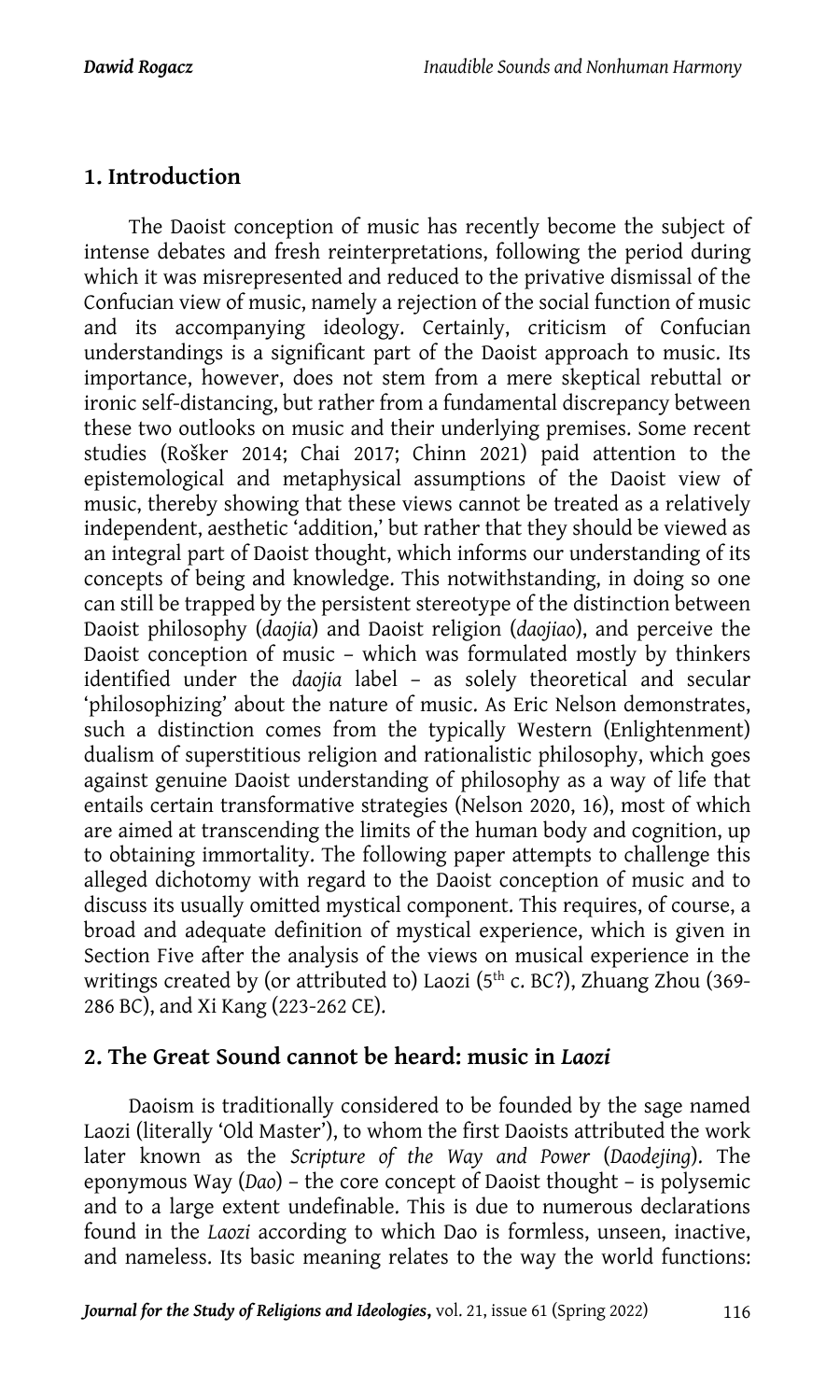from the universe taken as broadly as to transcend the human idea of 'being' (*you*), through patterns of natural regularities, up to the genuine operation of human inner powers (*de*). At the same time, as Chen Guying argues, Dao is viewed as some sort of transformative and dynamic entity responsible for the generation of all things (Chen 2020, 3-7). Laozi himself admits that since it precedes even the creation of heaven and earth, he does not know its name, but if he must refer (*zi*) to it, he would call it 'Dao,' and when forced to name (*ming*) it, he would call it 'great' (*da*) (Laozi 1984, 101). In this sense, 'Dao' seems to denote the Way as such, while 'the great' constitutes its connotation, both being only tentative and relative means of addressing the Way of things.

Accordingly, the elements described as 'great' are the closest analogues of the Way. Chapter Forty One of the *Laozi* mentions among them the 'Great Sound': "the Great Instrument is incomplete, / the Great Sound is inaudible, / the Great Image has no form. / Dao is hidden and nameless, / yet only Dao is good at imparting and completing" (Laozi 1984, 171-172). Hence, the resemblance between Dao and the Great Sound is twofold. On the one hand, the Great Sound is as great as to escape the human ability of hearing, which corresponds with the hidden and nameless nature of Dao. On the other hand, just as Dao generates and completes things, so the Great Sound "exists within the sounds and that is why it cannot be heard," as explained by Wang Bi (226-249 CE), the most influential commentator of the *Daodejing*. The Great Sound is, therefore, not only the source of all sounds, but also something that unifies (*tong*) them. Importantly, similar comparisons are to be found in the later religious texts of Daoism, such as the *Scripture of Western Ascension*  (*Xishengjing*, late fifth century), which records the principles Laozi taught the border guard Yin Xi before he (allegedly) departed for India. In the opening section of the *Xishengjing*, Laozi says that since Dao cannot be spoken of, and sounds are prior to words ("language is formed when sounds are exchanged"), Dao can be compared to musical sound. If you pluck a string, Laozi continues, even if your mind has a knowledge of appropriate sounds, the mouth is unable to express them in words. This gives us a glimpse of how subtle Dao is, but this is not enough, as we need to "dampen the sounds to consider them within" to the point where we will be able to repeat after Lord Lao: "I don't hear, don't speak; I don't know why things are" (Kohn 2009, 157).

In his commentary to *Laozi* XLI, Wang Bi also pointed out that once something is differentiated (*fen*), for instance by introducing particular notes, it is no longer great. This is connected with another passage from *Laozi* (in Chapter Twelve), which states that "five tones deafen the ears" (Laozi 1984, 45). "Five tones" (*wu yin*) refer to the classical pentatonic scale, which means that Laozi's remark is targeted at Confucian theoreticians who were focused on transforming sounds-as-noises (*sheng*) into sounds-as-notes (*yin*) by means of structuring them in accordance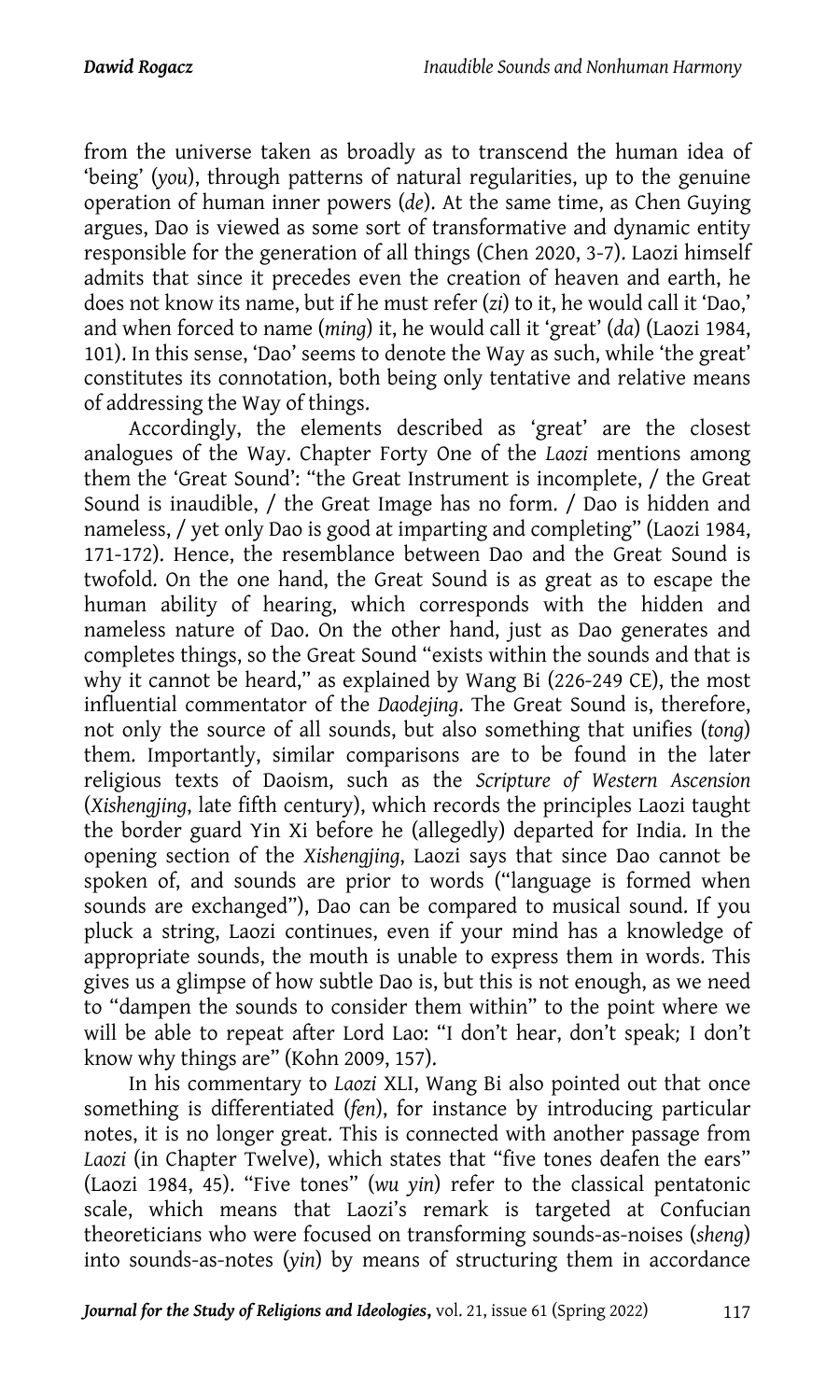with traditionally recognized measures. Such an ordering first disarticulates and differentiates original sounds and then hierarchizes them, which makes people undervalue some of the sounds and close their ears to those that do not fit into the scale. This does not mean, though, that Laozi rejects the notion of harmony. On the contrary, Chapter Two explicitly states that "voices and tones harmonize each other" (*sheng yin xianghe*) (Laozi 1984, 10). But as Wang Bi reminds us, this is not an artificial, but a spontaneous, natural (*ziran*) harmony of all sounds. This, as Rafał Mazur aptly observes, sheds light on how to understand the Great Sound: it is given not as a pinnacle of all other sounds, but rather as their totality, and only if one is able to hear all the sounds of the universe without prioritizing ones over the others (Mazur 2018, 87). This idea had a huge impact upon Zhuangzi's thought on music.

#### **3. Opening ears to nonhuman harmony: music in** *Zhuangzi*

The book *Zhuangzi*, authored in part by historical Zhuang Zhou, ardently condemns the Confucian effort to 'harness' musical sounds, clearly echoing *Laozi* XII: "only when we uproot and scramble the six tones, burn up all the flutes and zithers, and plug up the ears of Master Kuang, will the people of the world be able to hang on to their keen hearing" (Zhuangzi 1961, 353; transl. Zhuangzi 2020, 86, modified). What is more, 'keen hearing' requires attentive listening to all the sounds of the universe. Chapter Two ("On Equalizing Things"), which forms the core of Zhuangzi's philosophy, opens with the section that distinguishes three types of music, literally 'piping' (*lai*). The first, human piping, as when people play the flute, is distinguished from earthly piping, which is spontaneously produced by nature, as when the wind "roars and whizzs, scolds and sighs, shouts, wails, booms, growls" through hollows and holes, creating a "small harmony" during a breeze and a "great harmony" during a gale. The last type of music – the Heavenly piping – is like "the gusting through all the ten thousand differences that yet causes all of them to come only from themselves (Zhuangzi 1961, 43-46; transl. Zhuangzi 2020, 11-12, modified). Importantly, earthly piping is not simply tantamount to the "sounds of nature." The whizzing of the wind is treated as mere sound (noise) only when there is a difference between artificial and ordered music on the one hand and nonregulated, natural noises on the other. Such a distinction has been introduced by humans and then imposed upon the world. From the perspective of the Way the world naturally functions, they are no less musical than court music, although different in character. As So Jeong Park observes, that is why Zhuangzi purposively employs the term 'tone/note' (*yin*) with reference to the peeps of birds (Park 2013, 339). Yet, the simplistic statement that the cry of birds is also some sort of music is far from the conclusion of Zhuangzi's story. Since not only the concept of music, but also the distinction between music and sounds was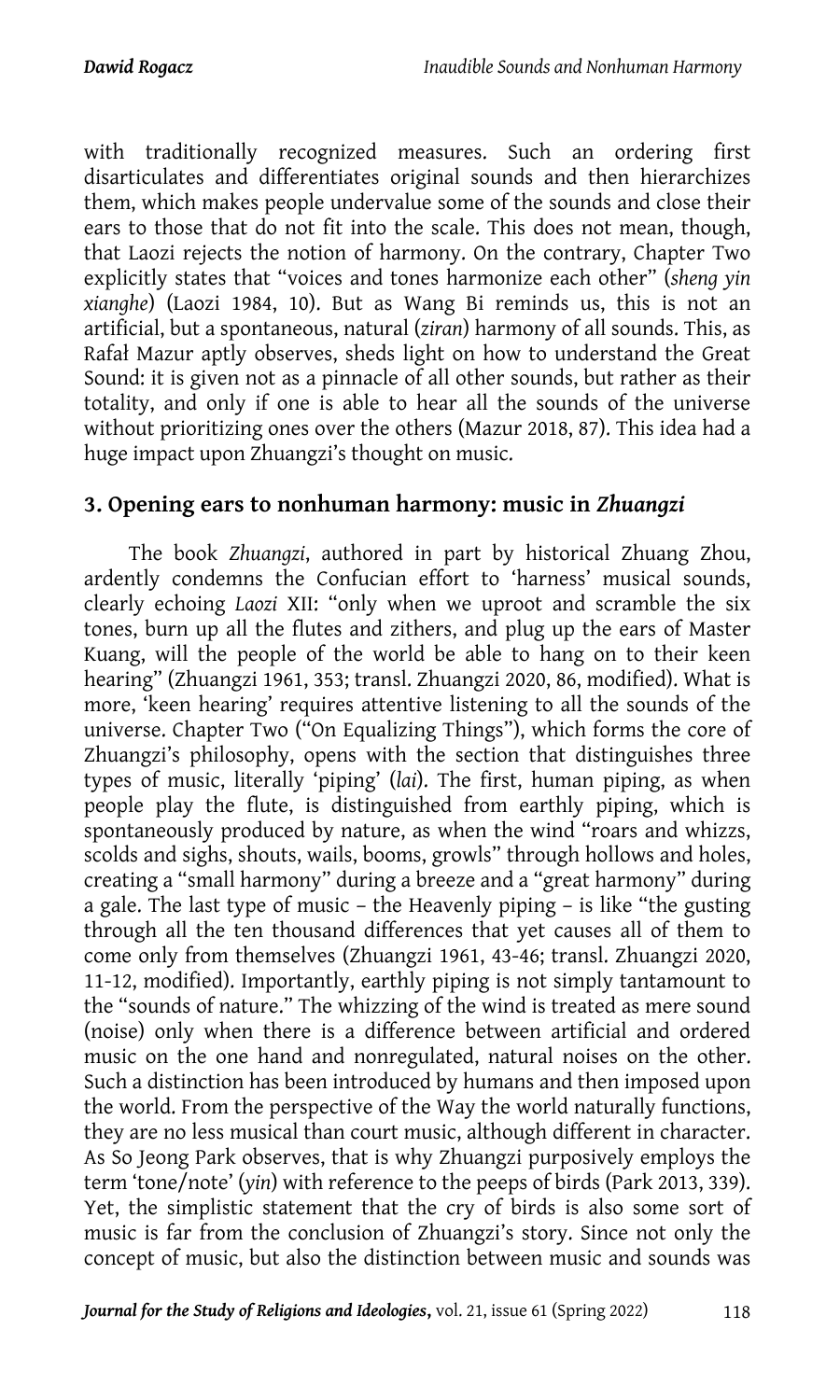established along with the creation of the anthropocentric view of the world, court melodies and the whizzing of the wind are in themselves (*ziran*) neither music nor mere sounds. If we should ask whether the whizzing is a cacophony or a symphony and realize that there is no good answer to this question, Scott Cook argues, we will come "one step closer" to the profundity of Zhuangzi's thought (Cook 1995, 342). Hence, the Heavenly piping refers to what Laozi called the "Great Sound": the allembracing 'music' of the universe created by different things acting out of themselves, which is, again, another analogue of Dao. Importantly, by distinguishing Heavenly piping from earthly piping Zhuangzi shows that a true musical experience goes beyond observable nature and reaches the Way it intrinsically and really functions.

The relative and anthropocentric character of the distinction between music and sounds is also proven by the fact that animals may be scared of music that is appreciated by humans (Zhuangzi 1962, 621-623). But the music human beings can perform and be attracted to is by no means monosemous. It can follow tradition or spontaneously arise from human nature; be fixed and focused on technical harmony or embrace all the surrounding sounds uniformly. Chapter Fourteen of the *Zhuangzi* describes various types (and simultaneously stages) of music performed by men that correspond with the trichotomy of humane, earthly and Heavenly piping. This informs us especially about how human beings can approach the latter two types of sounds. The elaboration is put into the mouth of the Yellow Emperor, who performs the 'Xianchi' music and gives an explanation as to why his listener ("the Perfect One from the Northern Gate") was first terrified, then weary, and finally confused. The music, the Yellow Emperor explains, first resonated with human affairs, then reflected the patterns of nature, and finally accorded with the Great Harmony of all beings. The first type of music, which – importantly – already surpasses the musical ideal of the Confucians, achieved "endless constancy" (*suochang wuqiong*), the most perfect combination of high and low notes, heavy and light sounds, with melody that has no beginning nor end, which had to frighten the listener; it is the epitome of the human understanding of music, yet still constitutes the first and lowest part of (Xianchi) music. The second stage of music is said to reflect the harmony of *yin* and *yang* forces – the operation of sun, moon, and all the natural phenomena. It is, in contrast, devoid of "rule and constancy," uncontrolled and free, as though equally opening to all directions; the mind struggles to grasp (*chu*) it, but is unable to gain any knowledge (*zhi*), which wearied the mind and made the body 'empty' (*kong*) of itself. The final stage seems to form the dialectical unity of the previous types: it is the endless unity of different yet "unwearying" tones, adjusted to the requirements of the spontaneity of things (*ziran zhi ming*). It fills the universe yet has no specific place; it is unrevealed yet at the same time it speaks to everyone in a distinctive way. That is why the listener felt confused and ultimately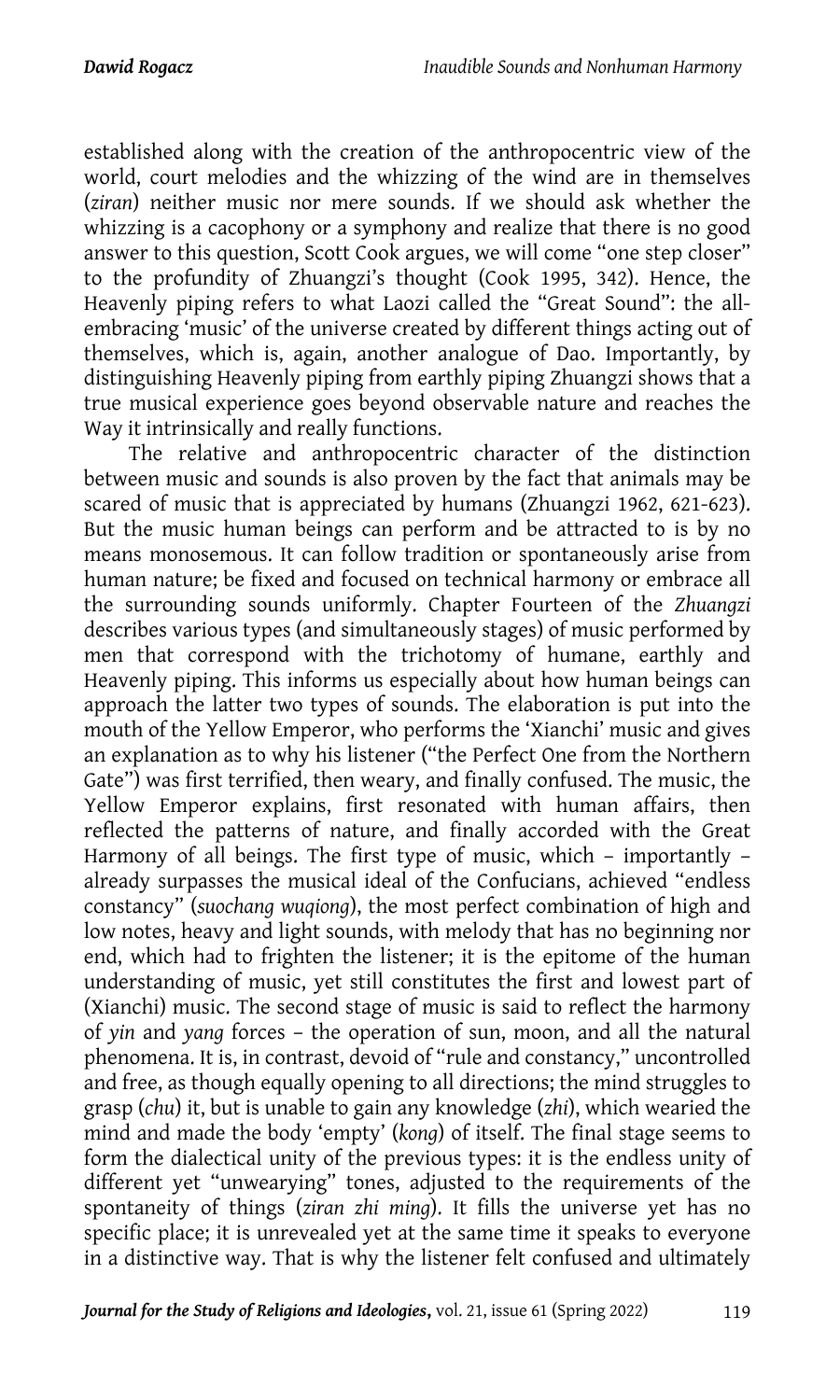stupid, but as a result it was possible for him to reach Dao (Zhuangzi 1962, 501-510). Commenting upon the 'musical apophasis' of the Xianchi story, David Chai emphasizes two elements that will be of particular importance for the later development of the Daoist conception of music. First, musical ultimacy does not exist independent of the phenomenal world, much less is it pure intentionality; it is not of its own doing, but rather channels the 'sound of Dao'. Second, for these reasons, the heavenly music is not assigned to appropriateness; in a self that identifies with the oneness "no emotional attachment to music is to be found. Freeing oneself of emotive association is to rid oneself of the tendency to imbue music with moral qualities, a trait it does not inherently possess" (Chai 2017, 368). And these are the points that will be systematically and polemically developed by Xi Kang, whose arguments had a great impact upon the musical thought in the period of the Six Dynasties (220-589 CE).

## **4. Xi Kang's arguments against attributing human emotions to music**

Xi Kang (also referred to as Ji Kang) is considered the leader of the "Seven Sages of the Bamboo Grove" (*Zhulin qixian*) – the group of scholars, poets and musicians from the third century CE, who were highly critical of government control and restraining spontaneous human nature by means of etiquette. His philosophy is usually associated with the current called "Pure Conversations" (*qingtan*), which consisted in speculative discussions about the essentials of the Daoist theory. In his *Debate on musical sounds lacking either sorrow or joy* (*Sheng wu ai le lun*), Xi Kang – hidden under the name of the "Host of Eastern Fields" – responds to the questions posed by a "guest from Qin," who represents the Confucian theorists of music. The latter states that certain melodies are, in themselves, happy or sad, which reflects the peaceful or disordered situation of the states (and times) in which they were created.

In his first response, Xi Kang offers a series of arguments that demonstrate music contains no emotions. First, sounds are objective elements of nature, just like smells, therefore they cannot be modified by human mood: "they are in substance what they are and do not change" (*qi ti ziruo er bubian ye*). Second, much less are they reifications of human emotions. Saying that certain music is sad would be identical to arguing that weeping *is* sorrow. Even if music carries emotions, this is due to the difference between the two, just like weeping is a manifestation, and not the pivot (*zhu*) of sorrow. Xi Kang warns that one "should name according to the matter, as things have their designations" (*yin shi yu ming, wu you qi chu*). Third, different people and areas react differently to the same melodies, just as identical feelings can be expressed by distinct tunes, which proves that there is no constant (*chang*) relation between the two (Xi 1962, 197-198).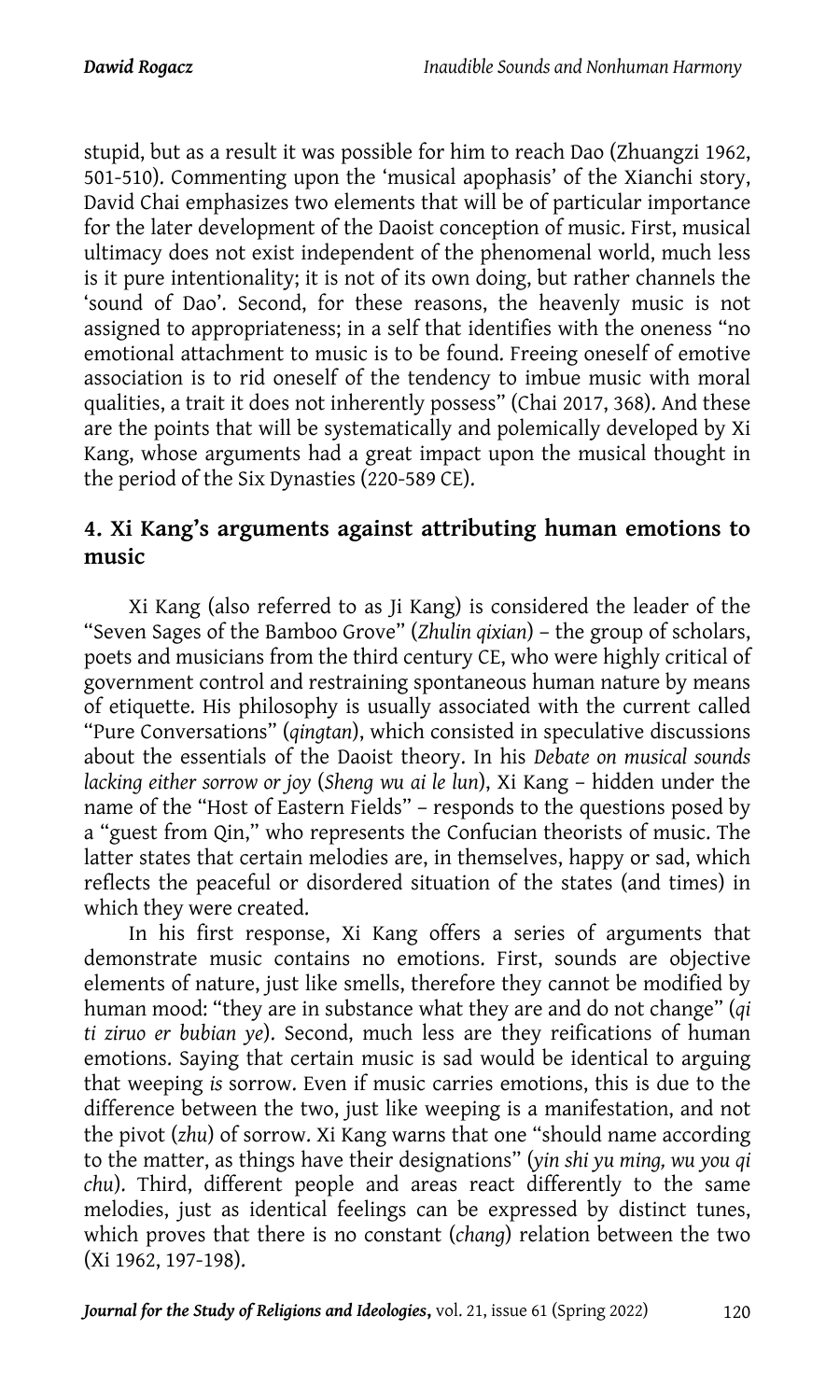This brings Xi Kang to the essence of his view on music. Importantly, he does not deny the obvious (phenomenological as one could say) truth that music makes people sad or happy. As stressed by Ronal Egan, "nowhere does Xi Kang deny that an emotional response to music is commonplace. Instead, he argues against the view that people respond to emotions embodied in the music" (Egan 1997, 15). Humans, however, are not moved (*gan*) by just any kind of music, but only by that which is harmonious (*he*). When a human heart (*xin*) is moved by harmonious sounds (*he sheng*), its inner feelings (*qing*) are aroused; if they happen to be the feeling of sorrow, the listener starts feeling sorrow while listening to the music. This does not mean, though, that the melody itself was sad, nor even that the music "produced" certain emotion: it was rather that an emotion was "released" (*fa*) from within the human heart in reaction to musical harmony. The pivot (essence) of emotions lies in the heart, Xi Kang continues, and not in the sounds that are without any symbols (*xiang*), namely which are of a non-representational nature. Interpreting the sounds as rigidly denoting certain emotional states would make one impossible to understand higher types of music, such as Heavenly piping, which blows differently through all things yet allows each of them to be out of itself (Xi 1962, 198-199). This shows that the apophatic musical thought of Zhuangzi is a key for understanding the context and meaning of Xi Kang's arguments. In this context, Zhuangzi's criticism of the anthropomorphisation of music finds its deeper justification in the form of an objection against "keeping apart name and reality" (*ming shi ju qu*), specifically confusing the names for "the outer and the inner" (*wai-nei*), that is "the other and the self" (*bi-wo*). This strongly resembles Gilbert Ryle's celebrated concept of "category-mistake", which he employed to address the misrepresentations "of the facts of mental life" (Ryle 1949, 16- 27). And indeed, Xi Kang explicitly writes that "there is a difference in terms of category" (*qubie you shu*) between emotions such as delight, anger, grief and joy, by means of which people come into (cognitive) contact with things (*jiewu*), and the objects themselves. One cannot speak of music as either happy or sad (note that Xi Kang focuses here on naming) just as we cannot say that the person we hate *is* hate or the flavor we like *is* like (Xi 1962, 199-200). In other words, emotions are intrinsically and unavoidably subjective, whereas musical harmony transcends subjectivity.

The Confucian "guest from Qin" responds to that by returning to the issue of the musical performer, arguing that music comes from the heart and certainly expresses the feelings contained therein. These emotions can be "perceived" (*jian*) because humans share feelings despite different regions etc., therefore "a skilled listener or examiner" (*shan ting-chazhe*) will certainly comprehend (*jue*) it. The guest holds that rarely are there listeners equipped with such an ability (*neng*), much less with "spirit-like understanding," which creates an asymmetry that is essentially contrary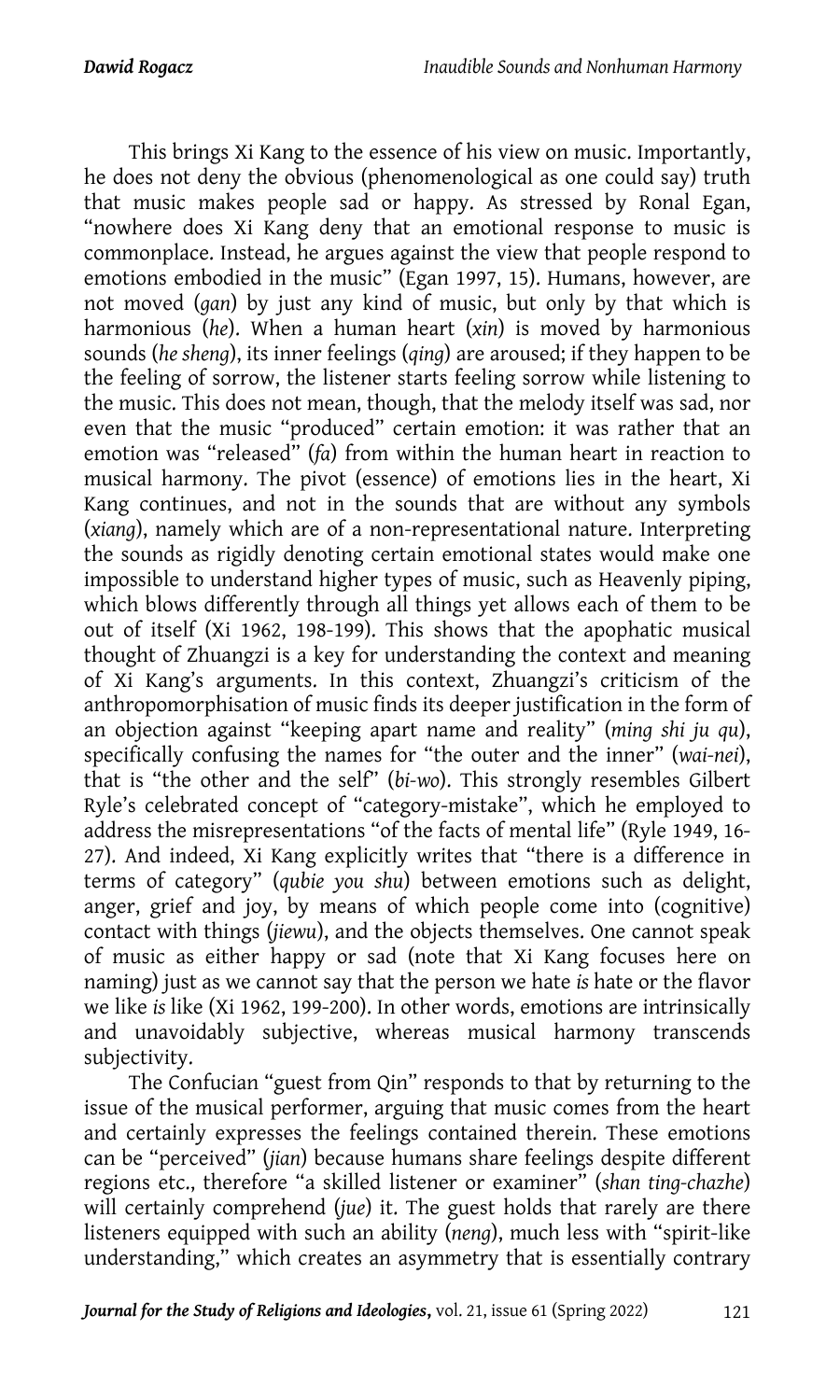to the Daoist approach to music: a good listener belongs to the elite and there is nothing mysterious about the creator or performer. The Guest even has a dig at the Host, saying that "you cannot conclude, simply because you have never met a skilled listener, that music has no principles to be examined" (Xi 1962, 200-201; transl. Xi 1983, 77). Analogously, the fact that certain music makes people sad or happy means that there must be some reality in the music that causes this (cf. Brindley 200, 25-6). Xi Kang replies that this would first mean that a performer cannot hide his emotions from the listeners and accordingly – deceive them (for instance by dancing and laughing despite grief at heart). Secondly, if Confucians go further and claim that the rise or fall of whole states is represented (*xiang*) in music, which could be then (supposedly) passed on to later generations, then given their premises there has to be some "constant rhythm," a fixed sequence of notes that corresponds with the public mood. However, not only are they unable to find it, but they also allow music to be changed, and they even credited Confucius with rearranging songs. Such hypocrisy shows the real reasons for introducing the figure of the rare listener, namely fooling the common people that they are unable to understand music and have to rely on the education of the scholars in that regard. Xi Kang denounces this as an ideology and castigates its proponents: "they fabricated these accounts, wishing to make sacred their affairs. They wanted the whole world to misunderstand the way of music, so they did not speak what is reasonable and natural." And since their idealized listeners are indeed rare to find, they started to locate them in antiquity, which is a typical mistake of all Confucians who rely heavily on the statements made in the past instead of seeking the truth of the "natural principles" (*ziran zhi li*). At this point Xi Kang decides to reassert his understanding of the natural structure of musical experience. Emotions come into being through contact with things (*dai wu er cheng*), they do not exist antecedently (a priori) inside the human heart-mind (*wu yu yu nei*), so they gather in the heart only because of some events. He adds this premise to his previous elaboration because his Confucian opponent seems to operate with a very fixed notion of the constancy of the feelings transmitted in music. Then Xi Kang proceeds to repeating his central claim: harmonious sounds spontaneously release the feelings that are actually gathered in the human heart; this "release" (*fa*) is different from "production" (*sheng*), as it is more about "the stimulation of men's hearts by harmony" (*hesheng zhi gan renxin*), which could be compared to the "uninhibiting effect that wine has" on people's nature (Xi 1962, 203-204; transl. Xi 1983, 79-81).

## **5. Xi Kang's mysticism of music**

However, the Confucian adversary does not seem to take this disquisition into account and so Xi Kang has to address his other concerns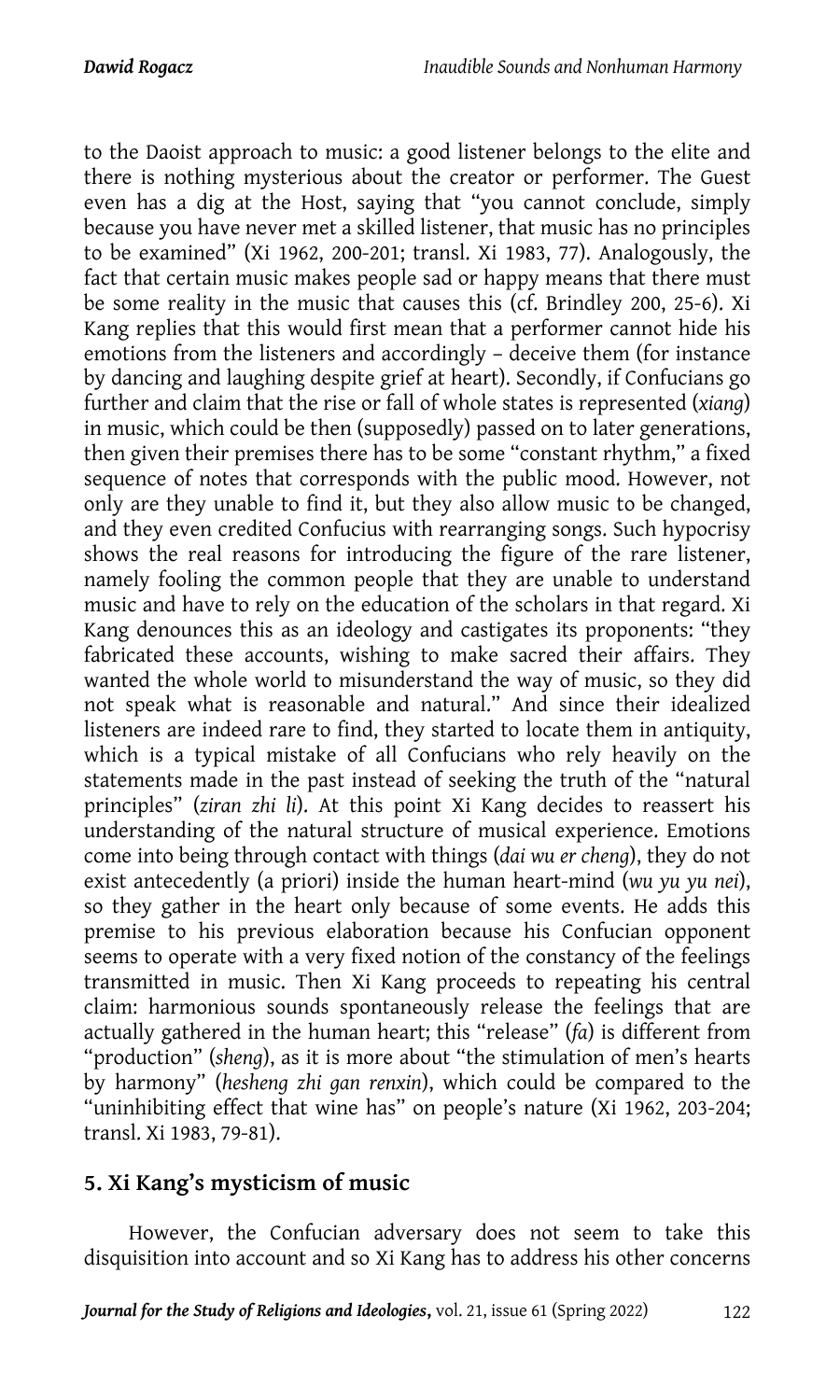and rephrase the main arguments. Xi Kang attacks the idea that one can detect in music the airs of whole ancient states, pointing out the naivety of such hermeneutics: first, it is impossible to understand the emotions of whole states, much less to reduce them to a single feeling; second, given the distance of time and space it is simply not viable to grasp the actual meaning of the music from these countries, thus even the idealized spiritlike understanding is closer to guessing rather than a true knowledge of feelings. Most importantly, it is never about comprehending (*tong*) one's feelings, but rather interpreting (*jie*) and discussing (*lun*) them, similar to translating a foreign language. Hence, Xi Kang rejects the possibility of an unmediated knowing other people's inner life based on its verbal expressions (cf. Egan 1997, 18) and therefore openly (and in the context of ancient philosophy in general, quite pioneeringly) acknowledges the nontransient and not always helpful nature of language. "What one says is perhaps not sufficient to verify what is on his mind," the host argues, especially since "language is not something that is by nature fixed" and depending upon the region "the same thing has different designations (*chu*)." Hence, "the relationship of music to mind is like that of body (*xing*) to mind (*xin*). There are those with the same physical features whose feelings differ, and there are those who differ in appearance but who are the same in mind," therefore those who want to examine the "natural principles" of music cannot rely on the mind of either listener or the creator. "Mind and music are clearly two separate things," thus one cannot know people's minds by means of music nor understand the nature of musical harmony by referring to its subjective reception (Xi 1962, 206- 214; transl. Xi 1983, 83-92). Music has some objective qualities: it is simple or complex, high or low, etc., whereas each individual's feelings are her or his own; the only 'effect' (*gong*) of music is restlessness obtained by means of releasing one's feelings, and one cannot expect from harmony that it will appease the feelings controlled from inside human heart (mind). The super-subjective character of musical harmony implies its nonrepresentational and non-intentional nature, which brings Xi Kang to the metaphysical conclusion of his arguments and a crucial hint at his mysticism of music: "harmony is the substance of music, but it moves things in different ways; dependence on something else is the essential character of mind and will; they are released in response to stimulation. This being the case, the relationship of music to mind is one of separate roads and different paths; they do not intersect. How can you stain the Great Harmony with happiness and sorrow, combine the Void Name with grief and joy?" (Xi 1962, 216-217; transl. Xi 1983, 83-96). This Great Harmony (*taihe*) or the Void Name (*chuming*) is, as we know from Laozi and Zhuangzi, nothing but a way of referring to Dao, which shows that according to Xi Kang the nature of Dao – and of 'Heavenly piping' – sheds light on the essence of music as such, including that created and performed by humans.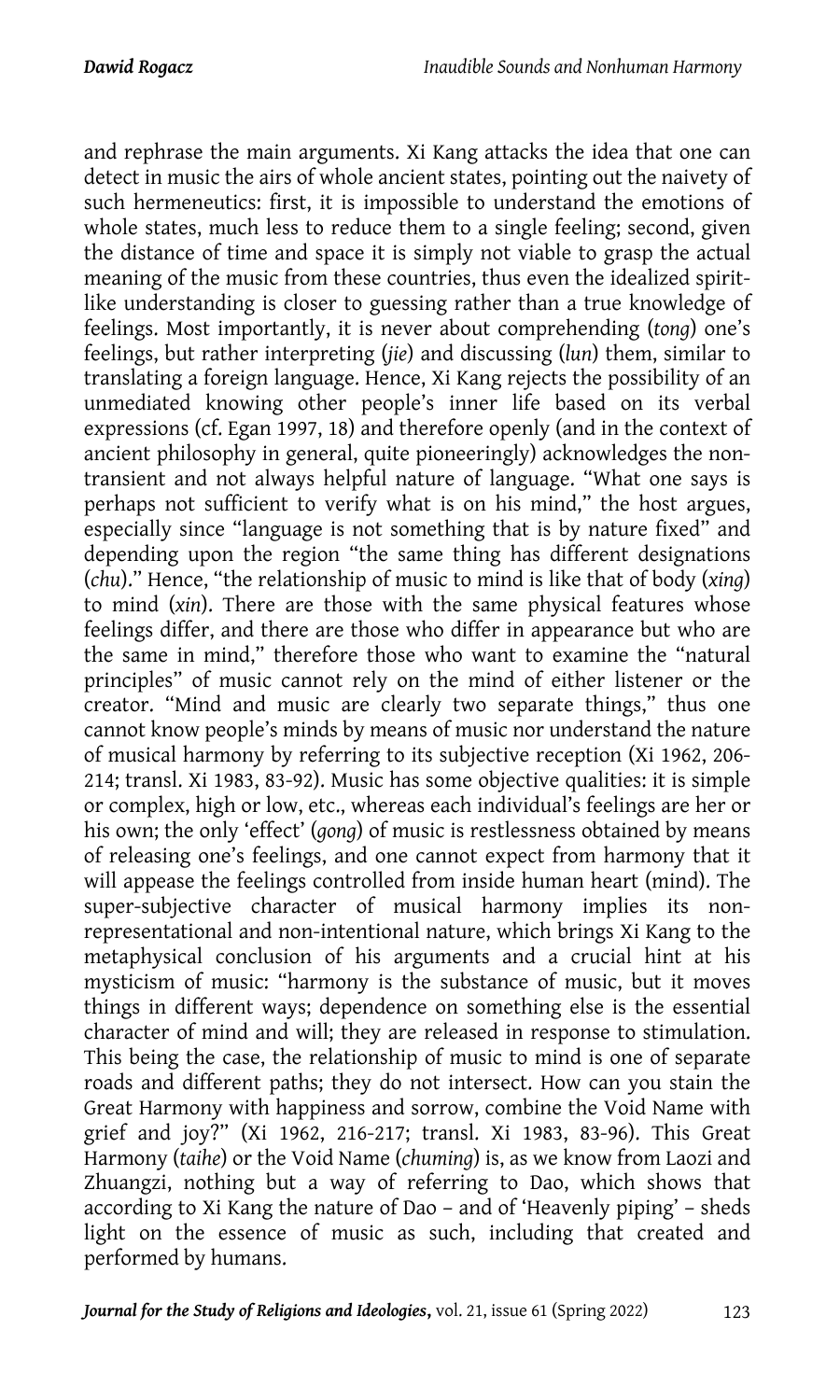In this sense, Xi Kang eventually went much further beyond only demonstrating that human emotions cannot be seen as already present in music. In spite of this, So Jeong Park tries to show that Xi Kang's criticism was only reduced to the emotions coming from outside of music, but he did not deny the existence of specifically musical emotions and that humans can reach the emotional state of harmony through music (Park 2020, 257). These statements are, however, not only directly inconsistent with the text of *Sheng wu ai le lun* and do not explain the lack of the concept of "musical feelings" (*shengqing*?) in the sophisticated philosophical dictionary of Xi Kang, but they mostly disagree with the core idea of a separation between always subjective emotions and absolute harmony ("mind and music are clearly two separate things"). As Jana Rošker emphasizes, Xi Kang explicitly opposes the standpoint that the structure of music resembles in any way the structure of emotions, so that "a structural transfer from the mind of the composer to the mind of the listener is not possible." The structure of harmony is, in turn "infinite and open, just like the structure of the universe," and in this way "the 'emptiness' of harmony surpasses the binaries of internal and external worlds on the one hand, and even of concepts and actualities on the other" (Rošker 2014, 110, 116, 118). This implies, as Meilinn Chinn correctly observes, an objection against attributing music any kind of representation (*xiang*): music can only be said to repeat – beyond all the binary possibilities – the great harmony of nature's autopoietic processes. Music can be of course practice, but it gives us rather nonrepresentational access to "the Great" (Chinn 2021, 177-179, 183). Music shares the harmony "outside the human realm," and thus it does not depend upon the human mind (Chinn 2020, 150). At the same time, "harmony as a holistic concept with universal and partial aspects opens itself to different participating subjects, an important property that qualifies it as a metaphor for the Dao" (Middendorf 2010, 149). Hence, when David Chai writes that for Xi Kang "music is an entirely subjective experience" (Chai 2009, 169) this can be justified only with regard to the ever-changing, context-dependent and individually specific process of a release of inner emotions as a result of the contact with musical harmony, but not to the non-representational uniting with musical harmony during which one forgets about one's mind (*wuxin*). As Jiyeon Kang writes, Xi Kang wants to show that music offers "limitless freedom of each individual that transcends personal gains" and transcends "the secular realm, for in this realm humans are bound by emotional attachments and limitations that consequently make them susceptible to agony and suffering" (Kang 2014, 173). Such an experience cannot be depicted as 'subjective' in any meaningful sense, and given its soteriological function, it cannot be described better than as a mystical experience.

The experience of musical harmony as described by Xi Kang meets most of the criteria of mystical experience distinguished by both early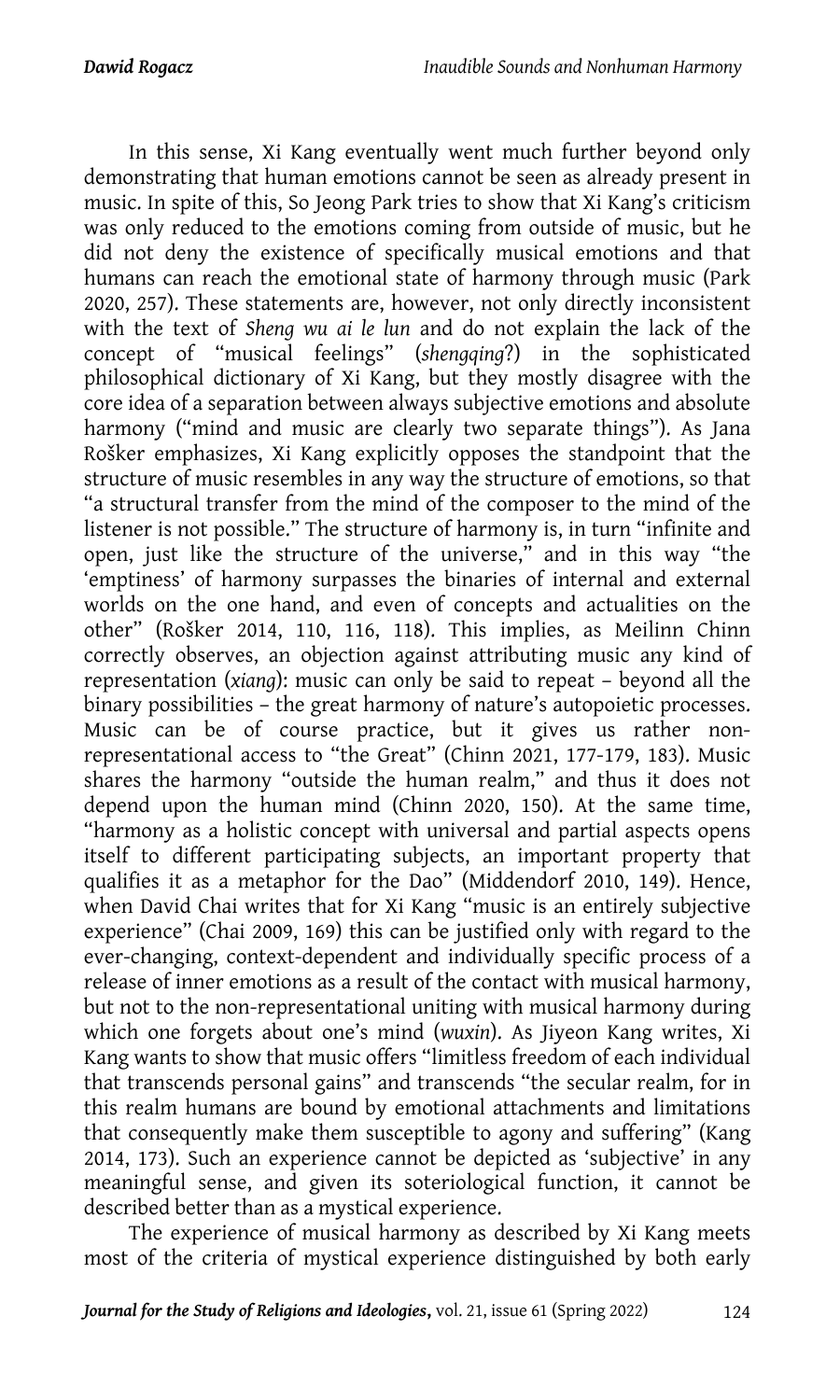twentieth-century and later philosophies of religion (cf. Rogacz 2017). As something that cannot be represented in words, it shares William James' first characteristics of mysticism in terms of its ineffability, which is connected with James' second point, namely the idea that mystical experience still gives some sort of noetic insight into truths inaccessible to human intellect. As such, it is usually passive, which can also be said of musical experience in the eyes of Xi Kang, which consists in "release" of inner emotions after the contact with harmony, whereas the latter cannot be influenced nor modified by human reason or will. Out of all the four elements of mystical experience (James 1917, 380-382) only transiency – the fact that mystical states cannot be sustained too long – is debatable, but given the limited time and size of at least human and earthly piping, this condition can also be seen as fulfilled. In another classical discussion of mysticism, Henri Bergson emphasized its direct and open nature, in the sense that a true mystical experience is independent from tradition, churches, and dogmas (Bergson 1935, 210-215), which was certainly close to Xi Kang, who criticized the Confucian ideologization of music, wanting to liberate the unique, free and individual experience of the Harmony from ritualistic and traditional shackles. Later theorists began to stress that mystical experience is about a union with "the divine" which does not reduce to the personal or impersonal God of theistic religions and is more about sensing the presence of this 'divine' rather than any conceptual belief about its presence (Rowe 2007, 72), which is, again, in direct accordance with Xi Kang's non-intentional characteristics of the experience of harmony and the apophatic approach to the divine Dao of things. William Rowe and many other analytical philosophers of religion are, however, still trapped by a mentalist dualism of 'extrovertive' and 'introvertive' mysticism (occurring inside or outside the human soul, cf. Rowe 2007, 78-79), while according to the relations of many mystics, particularly the Asian ones, mystical experience allows for transcending the very opposition between the subject and the object, showing that its allegedly absolute nature is in fact relative and applies only to the human realm. And this view was openly upheld with regard to musical experience by Xi Kang. Based on their analysis of both Western and Eastern mysticism, Denise Lardner Carmody and John Tully Carmody define mysticism as a "direct experience of ultimate reality" which is then usually mediated through body, signs, and sounds, whereas "ultimate reality" refers simply to the unconditioned being or principle, such as God or Dao, which is in the East usually conceived as power connected with the cycles of nature, the attainment of which requires eliminating people's desires (Carmody 1996, 10-15). Such a definition of mystical experience perfectly suits the approach of Xi Kang, although understanding that individual experience of musical harmony and, ultimately, the Way things are may also be of a mystical nature certainly requires that readers are open to the broad meaning of mysticism. But this was certainly the case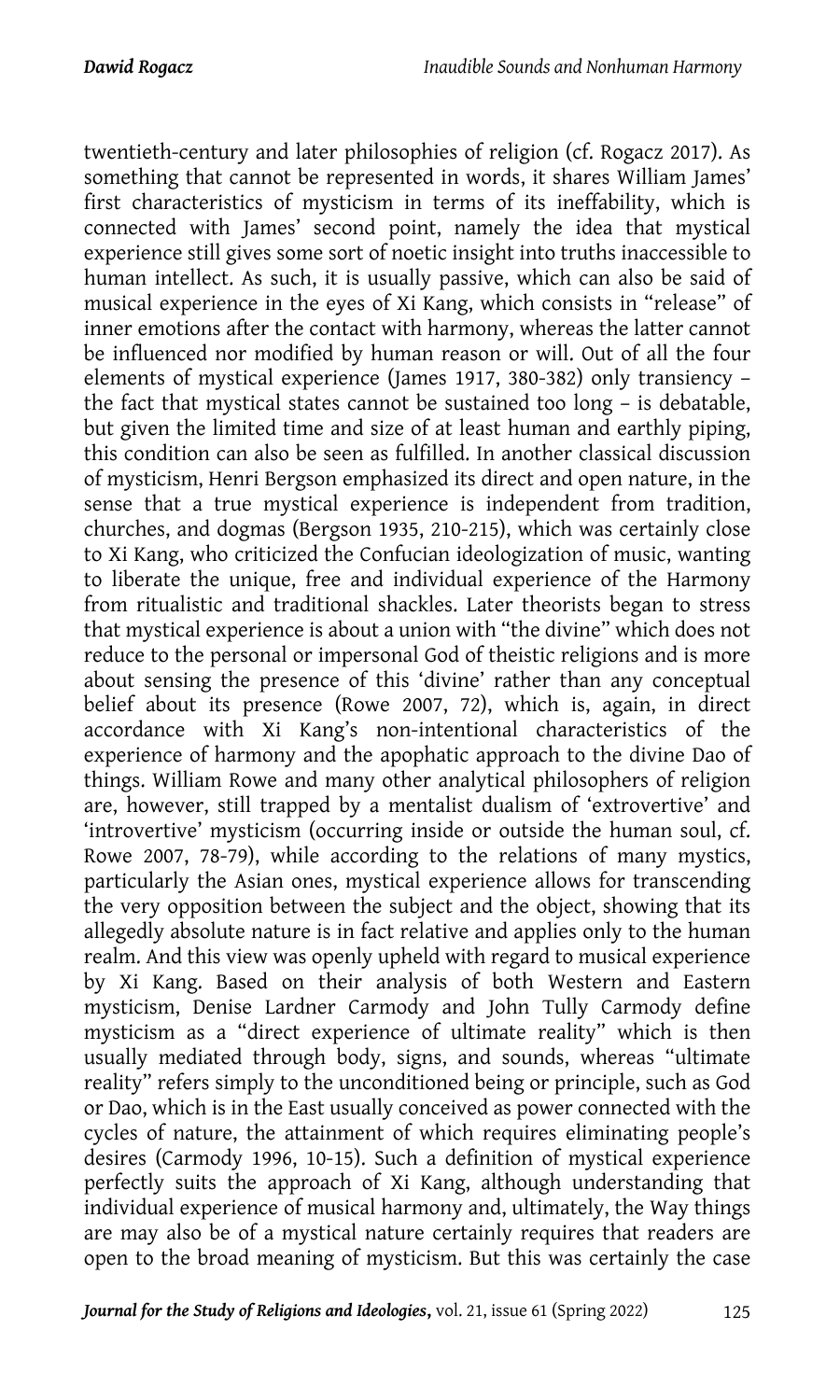for Xi Kang, who "had an on-going, life-long, devotion to *qin* music" and when sentenced to death for his political stance, played a swan song on the *qin* zither the night before his public execution (Egan 1997, 29-30).

## **6. Conclusion**

Xi Kang's approach to musical experience was a continuation and refinement of the views of Laozi and Zhuangzi. For Laozi, the Great Sound is nothing but a provisory name for Dao, and as such it is ineffable and transcends human limits, yet is omnipresent in all sounds, which entails an apophatic practice of "not-hearing." Laozi's approach is best illustrated by the example of the Daoist poet and musician Tao Yuanming (365-427) who "played silently" on his stringless *guqin* as he grasped the "true meaning" of this music. Zhuangzi, in turn, preferred to address Dao as the "Great Harmony," or "Heavenly Music," which requires an experience open to the endless unity of all different sounds of the universe after stultifying reason and emptying one's mind, including getting rid of one's emotions. Importantly, Zhuangzi did not stop at the level of 'natural mysticism,' as he distinguished a type of music higher and more subtle than "earthly piping," which does not consist in listening to the 'sounds of nature,' such as the whizzing of the wind, but an insight (or rather "inheart") into their spontaneous nature (and harmony). This position was developed by Xi Kang with his epistemological arguments against attributing human emotions to music, and finally for the "categorial" separation between heart-mind and its feelings, which are released when stimulated by music, and the absolute Great Harmony, best characterized as a "Void Name." This shows the consistency of the Daoist mysticism of music, which undoubtedly had an impact on musical practice in Chinese society and East Asian religions in general.

## **References:**

Bergson, Henri. 1935. The Two Sources of Morality and Religion. London: MacMillan and Co.

Brindley, Erica. 2006. Music, Cosmos, and the Development of Psychology in Early China. T'oung Pao 92(1/3): 1-49.

Carmody, Denise Lardner and John Tully Carmody. 1996. *Mysticism: Holiness East and West*. Oxford: Oxford University Press.

Chai, David. 2009. Musical Naturalism in the Thought of Ji Kang. *Dao: A Journal of Comparative Philosophy* 8:151-171.

Chai, David. 2017. Zhuangzi and Musical Apophasis. *Dao: A Journal of Comparative Philosophy* 16:355-370.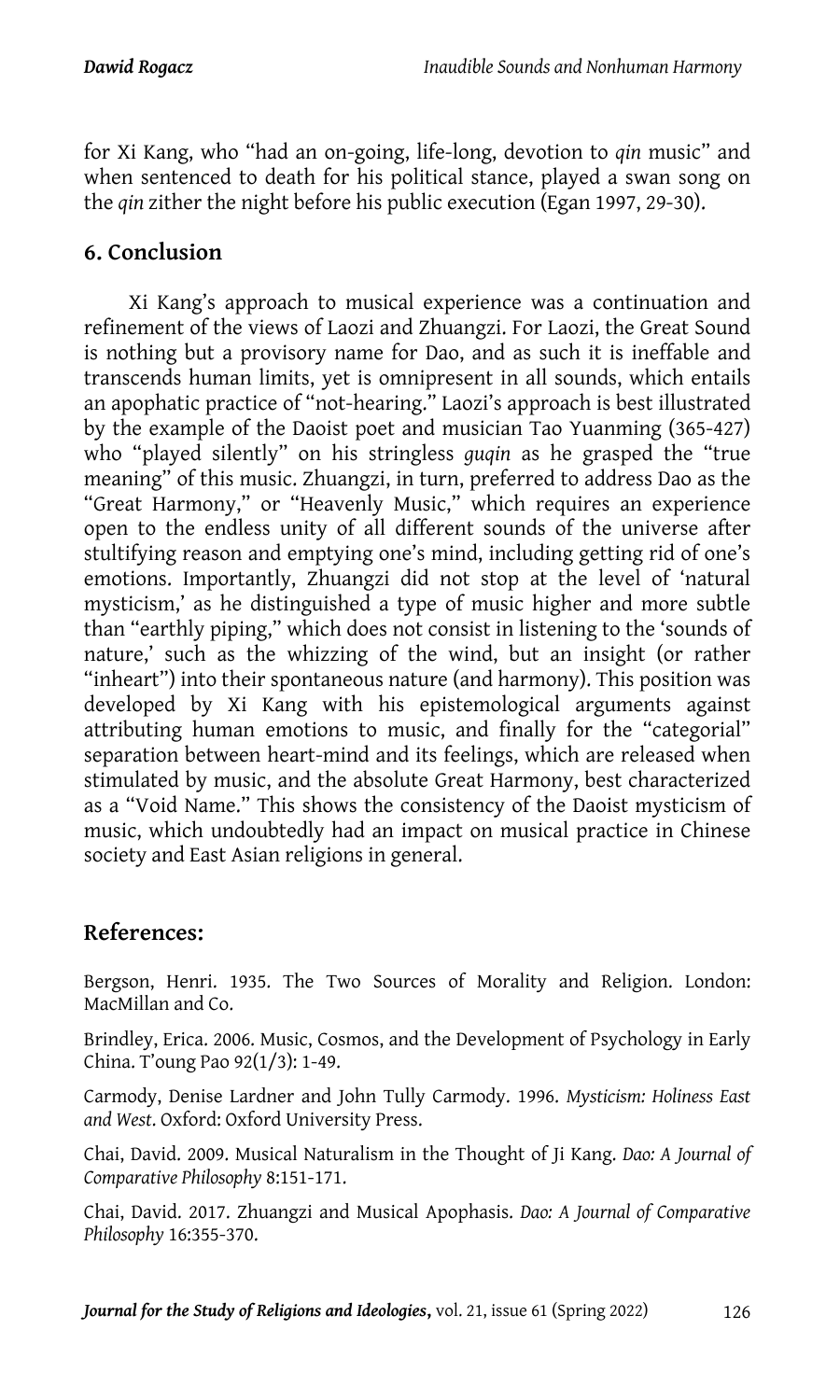Chinn, Meilin. 2020. Music with and Without Images. *Journal of Chinese Philosoph*y 47(3-4):137-153.

Chinn, Meilin. 2021. Representing the Great in Music. *Philosophy East and West* 71(1):173-192.

Cook, Scott Bradley. 1995. *Unity and Diversity in the Musical Thought of Warring States China*. PhD dissertation, The University of Michigan.

Egan, Ronald. 1997. The Controversy Over Music and 'Sadness' and Changing Conceptions of The *Qin* in Middle Period China. *Harvard Journal of Asiatic Studies*, 57(1):5-66.

Grief nor Joy". In: *Dao Companion to Xuanxue (Neo-Daoism)*. Edited by David Chai. Cham: Springer.

James, William. 1917. *The Varieties of Religious Experience. A Study in Human Nature*. New York-London: Longmans, Greenand Co.

Kang, Jiyeon. 2014. Ji Kang's Criticism of Confucian and Naturalistic Music Theory. *Acta Musicologica* 86(2):159-176.

Kohn, Livia. 2009. *Readings in Daoist Mysticism*. Magdalena: Three Pines Press.

Laozi. 1984. *Laozi xiaoshi*. Edited by Zhu Qianzhi. Beijing: Zhonghua shuju.

Mazur, Rafał. 2018. *Wielki Dźwięk nie brzmi: Daoistyczna praktyka dźwiękowa w kontekście wybranych nurtów współczesnej sztuki i filozofii*. Kraków: Wydawnictwo Uniwersytetu Jagiellońskiego.

Middendorf, Ulrike. 2010. The Sage without Emotion: Music, Mind, and Politics in Xi Kang. In: *Philosophy and religion in early medieval China*. Edited by Alan K.L. Chan and Yuet-Keung Lo. Albany: State University of New York Press.

Nelson, Eric S. 2020. *Daoism and environmental philosophy: nourishing life*. New York: Routledge.

Park, So Jeong. 2013. Musical Thought in the Zhuangzi: A Criticism of the Confucian Discourse on Ritual and Music. *Dao: A Journal of Comparative Philosophy* 12:331-350.

Park, So Jeong. 2020. The Aesthetics of Musical Emotion in Ji Kang's *Music Has in It Neither Grief nor Joy*. In: Philosophy and Argumentation in Third-Century China: The Essays of Hsi K'ang. Translated and edited by Robert G. Henricks. Princeton: Princeton University Press.

Rogacz, Dawid. 2017. Religious Pluralism in the Philosophy of Mysticism. *Przegląd Religoznawczy – The Religious Studies Review* 266(4):169-182.

Rošker, Jana S. 2014. Ji Kang's Essay 'Music Has in It Neither Grief Nor Joy' and the Structure of Perception. *Philosophy East and West* 64(1):109-122.

Rowe, William L. 2007. *Philosophy of Religion. An Introduction*. Wadsworth: Belmont.

Xi Kang. 1962. *Xi Kang ji jiaozhu*. Edited by Dai Mingyang. Beijing: Renmin Wenxue Chubanshe.

Xi Kang. 1983. *Music Has in It Neither Grief nor Joy*. In: Philosophy and

*Journal for the Study of Religions and Ideologies*, vol. 21, issue 61 (Spring 2022) 127